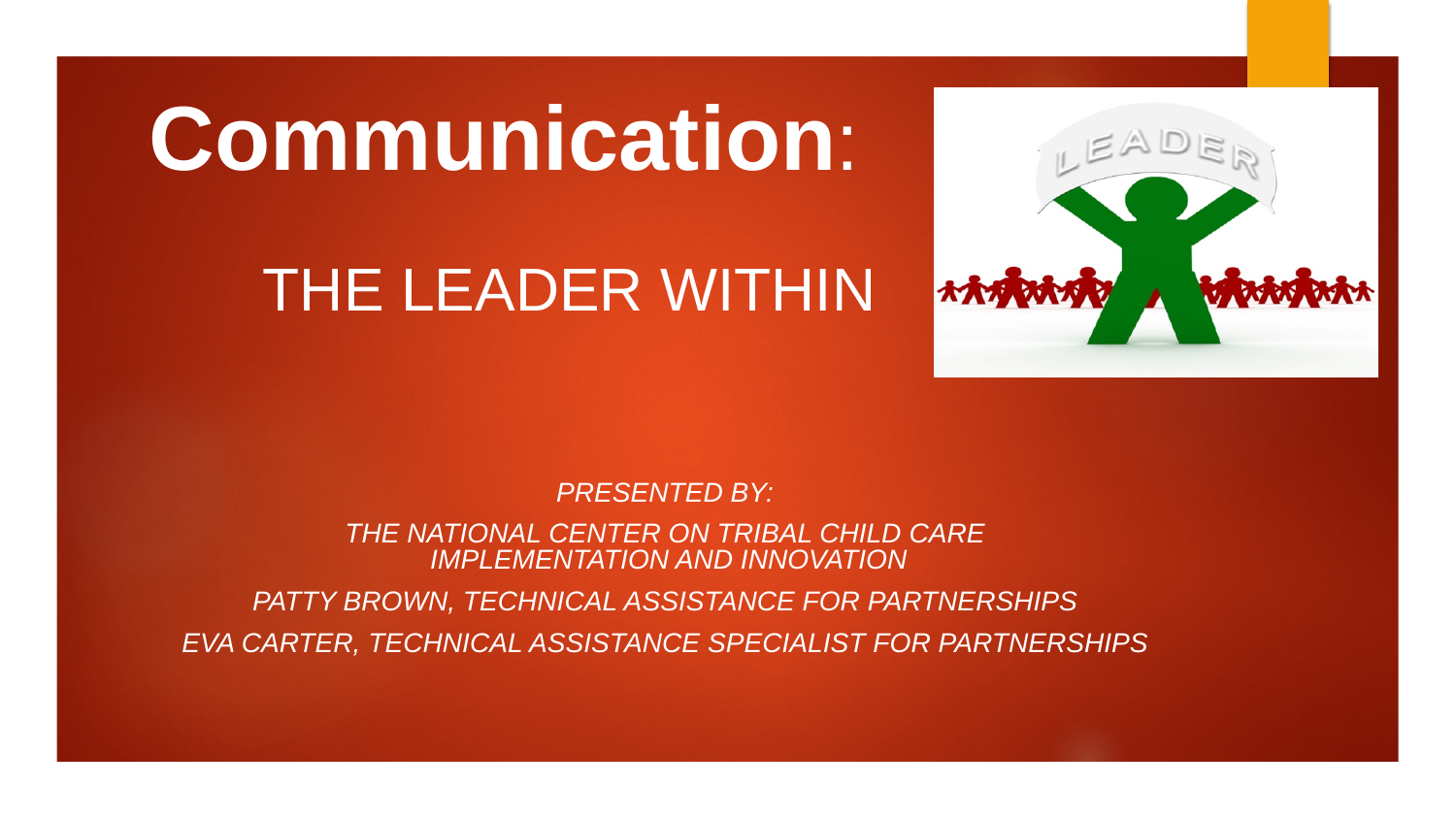### **Session Objectives**

- **Increase skill building using reflective practice and strength based approaches**
- **Strengthen your communication with others**
- **Insight to the power of verbal and non-verbal communication**
- **Discover your Leadership Style**
- **Transformational Leadership**
- **The difference between IQ and EQ**
- **Outcome based decision making**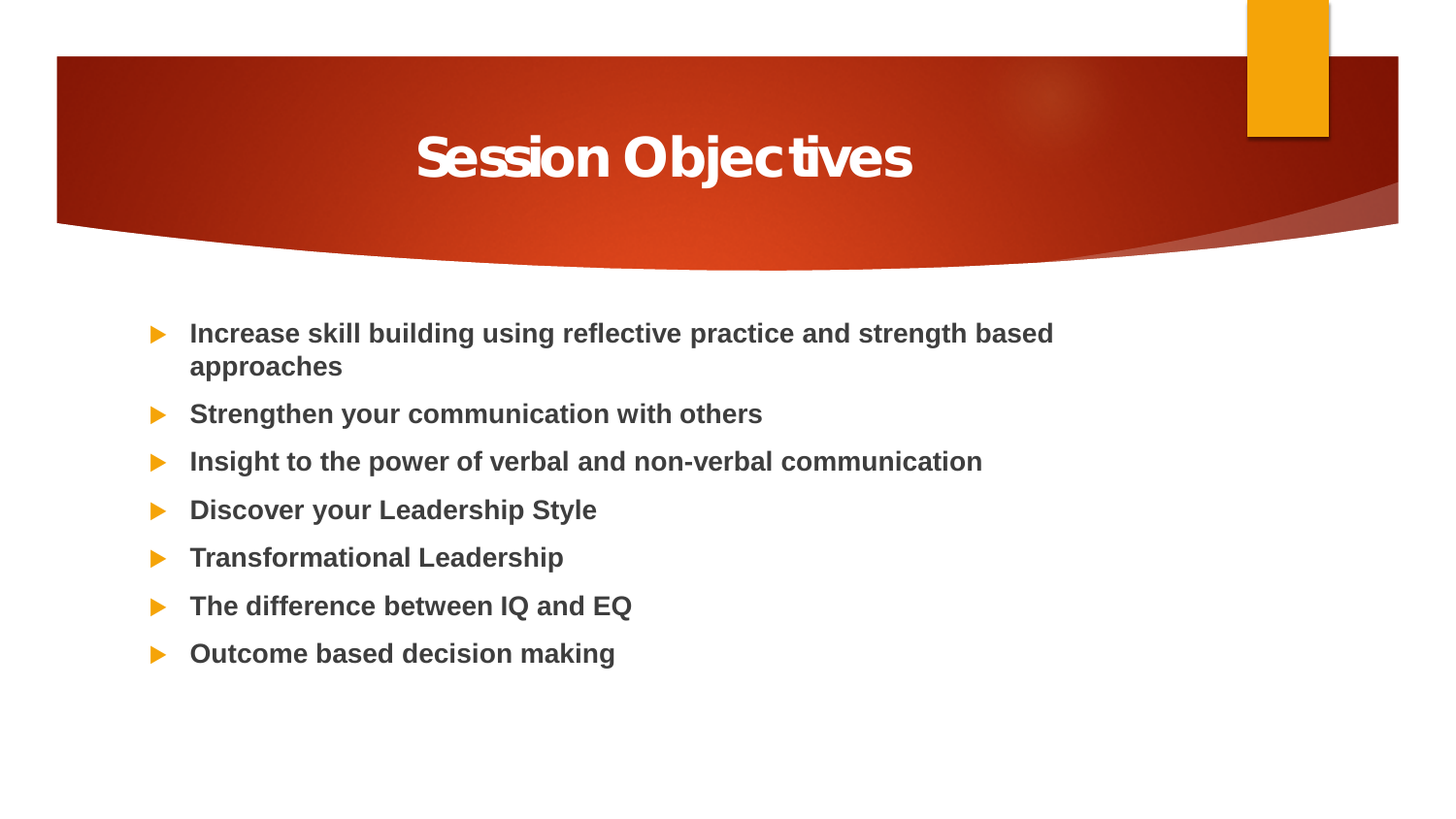

*"A vision without a task is just a dream. A task without vision is sheer drudgery but with vision and task together, One can change the world."*

*Black Elk*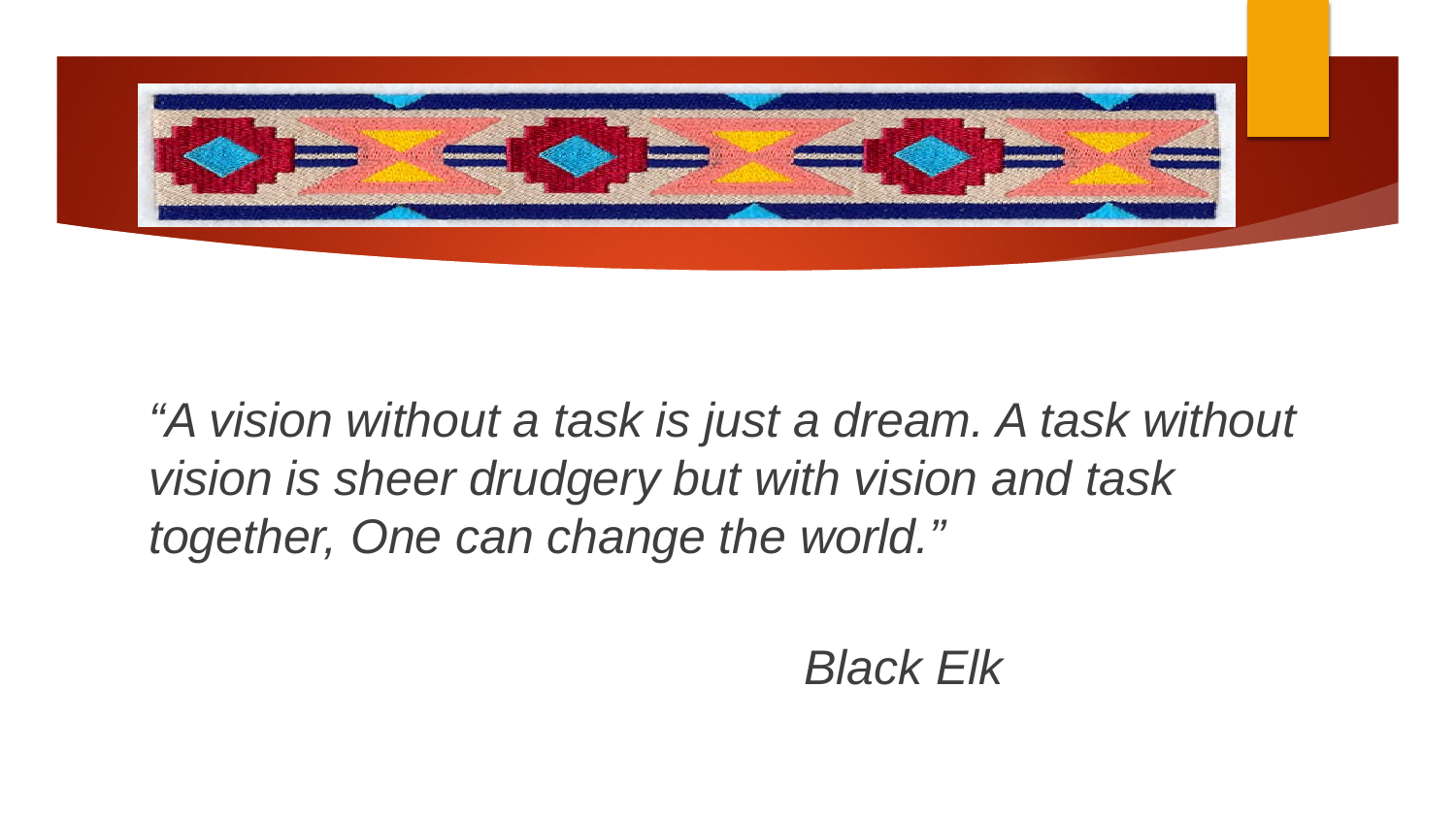## $66$ Leaders **are** born, *and* made *and* called…

## **COMMUNICATION**

"

In order to be an effective Leader, you must be able to communicate.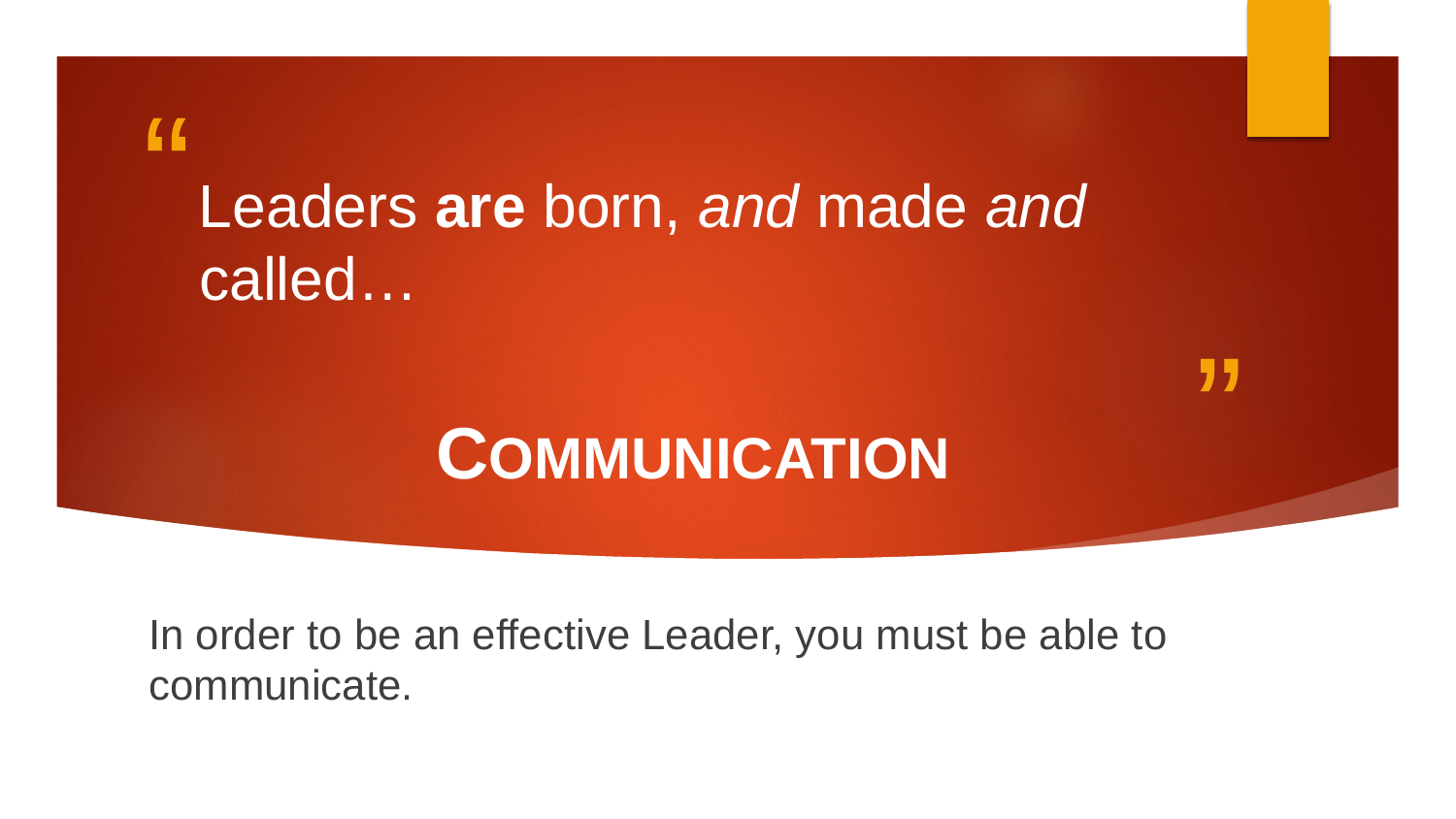### The Impact of Communication

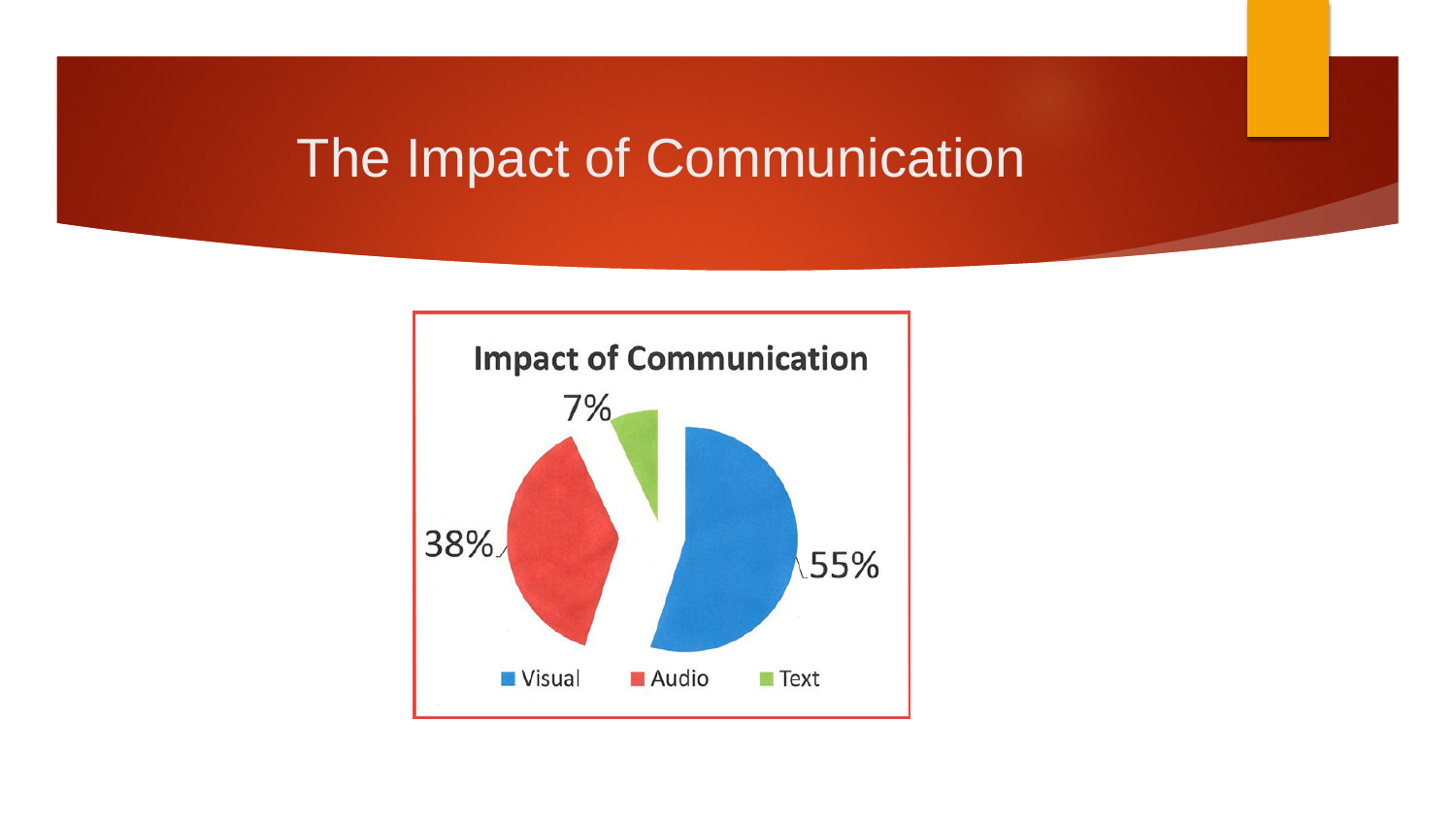## **How do we communicate?**



- **Talking and writing skills-**
- ▶ The ability to be persuasive and confident about your message, goals, and vision
- ▶ Can learn to be effective

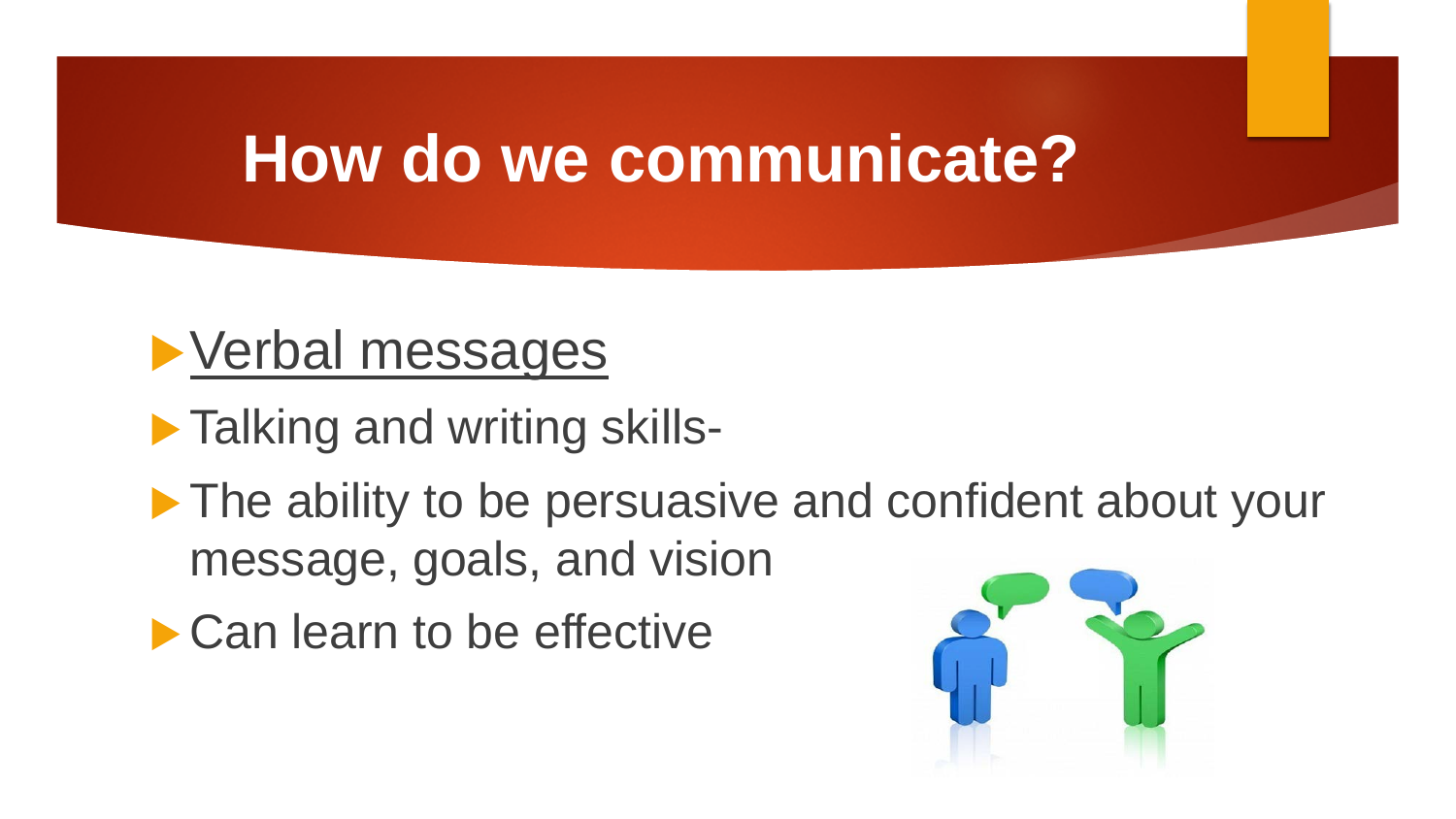## **Effective Communication**

- **Clear messages**
- **Talk about things you believe in with enthusiasm and conviction**
- **Get to the point-less build up**
- **Listen to others point of view**
- **Give solid and real information**
- **Tell your story**
- **Give wait time**

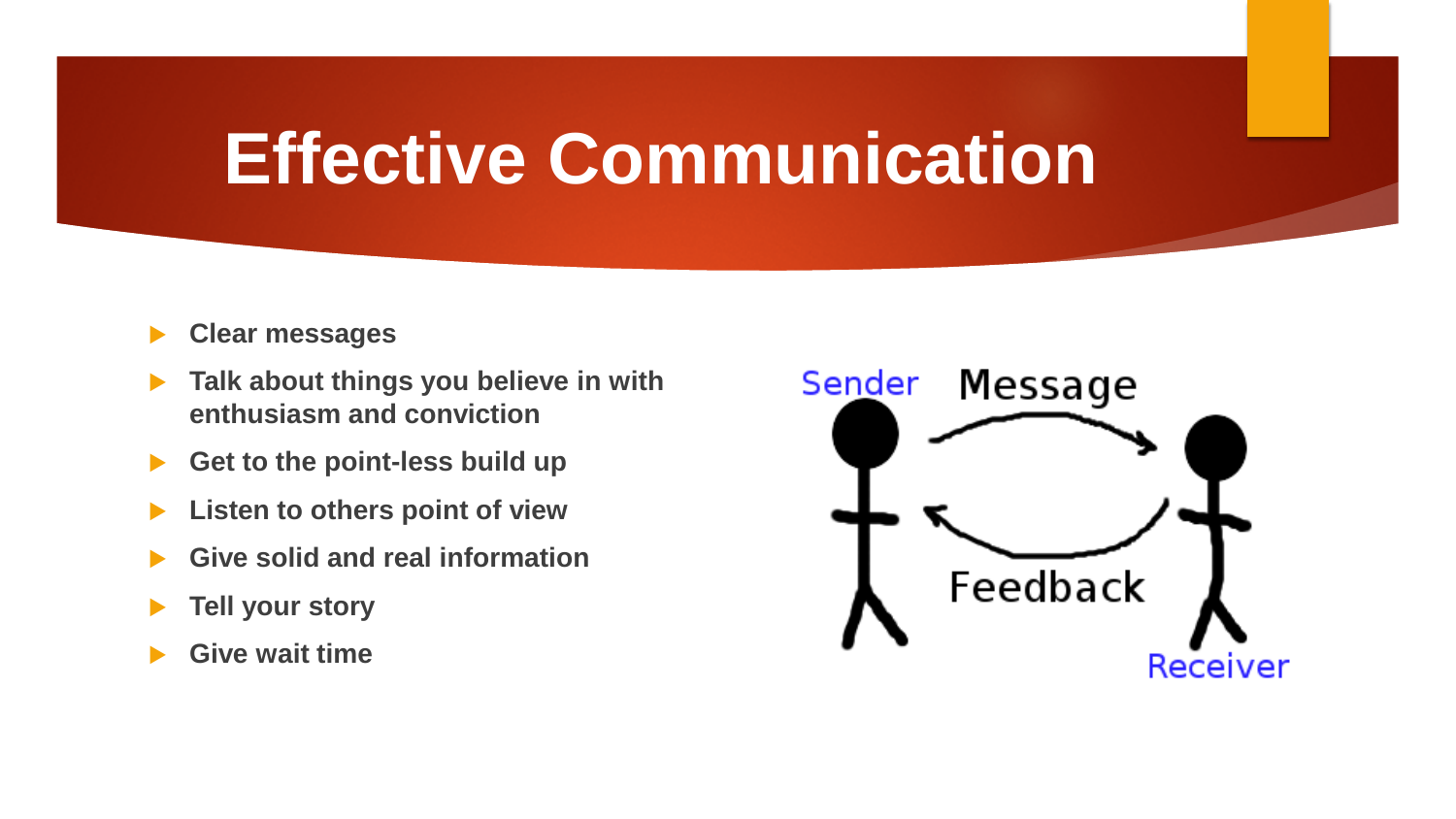# **Non Verbal Messages**

![](_page_7_Figure_1.jpeg)

![](_page_7_Picture_2.jpeg)

- **Facial expression**
- Body posture
- **Tone of voice**
- Use of space
- Eye contact

![](_page_7_Picture_8.jpeg)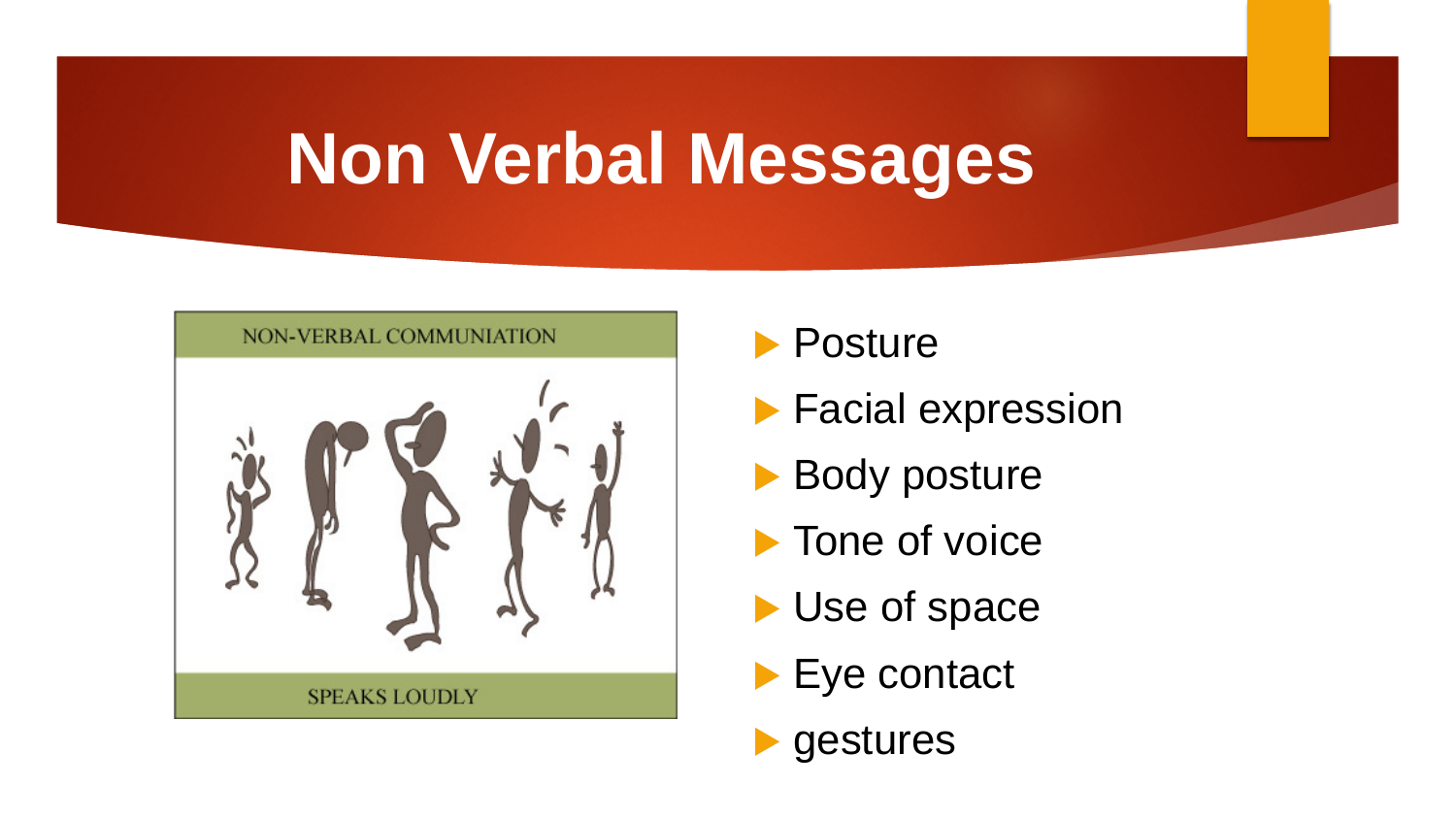### **Non-Verbal and Body Communication**

![](_page_8_Figure_1.jpeg)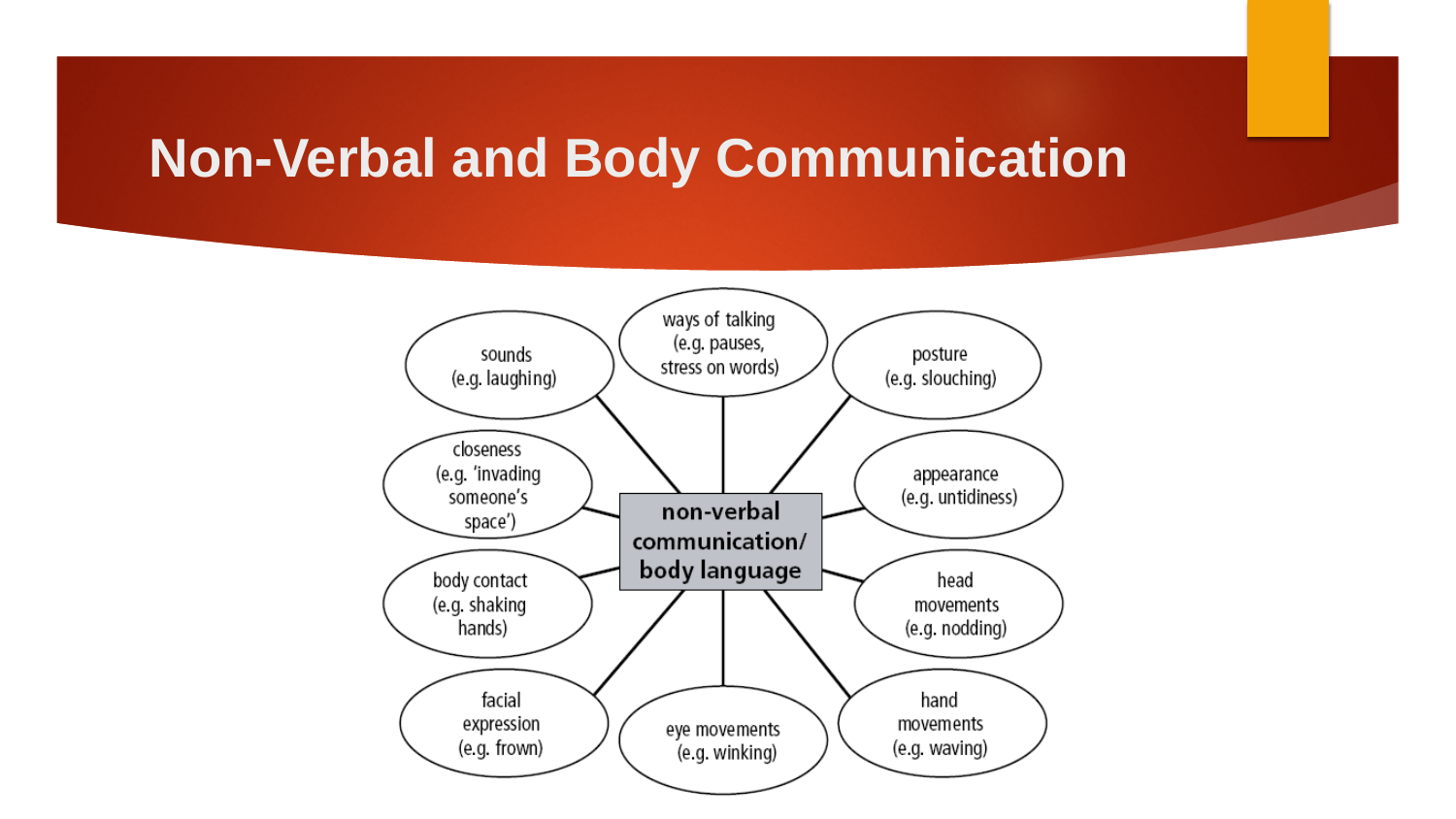## **Definition of Leadership**

Leadership is the intentional use of power and influence to initiate, empower, encourage, and direct action that has impact for the achievement of shared goals.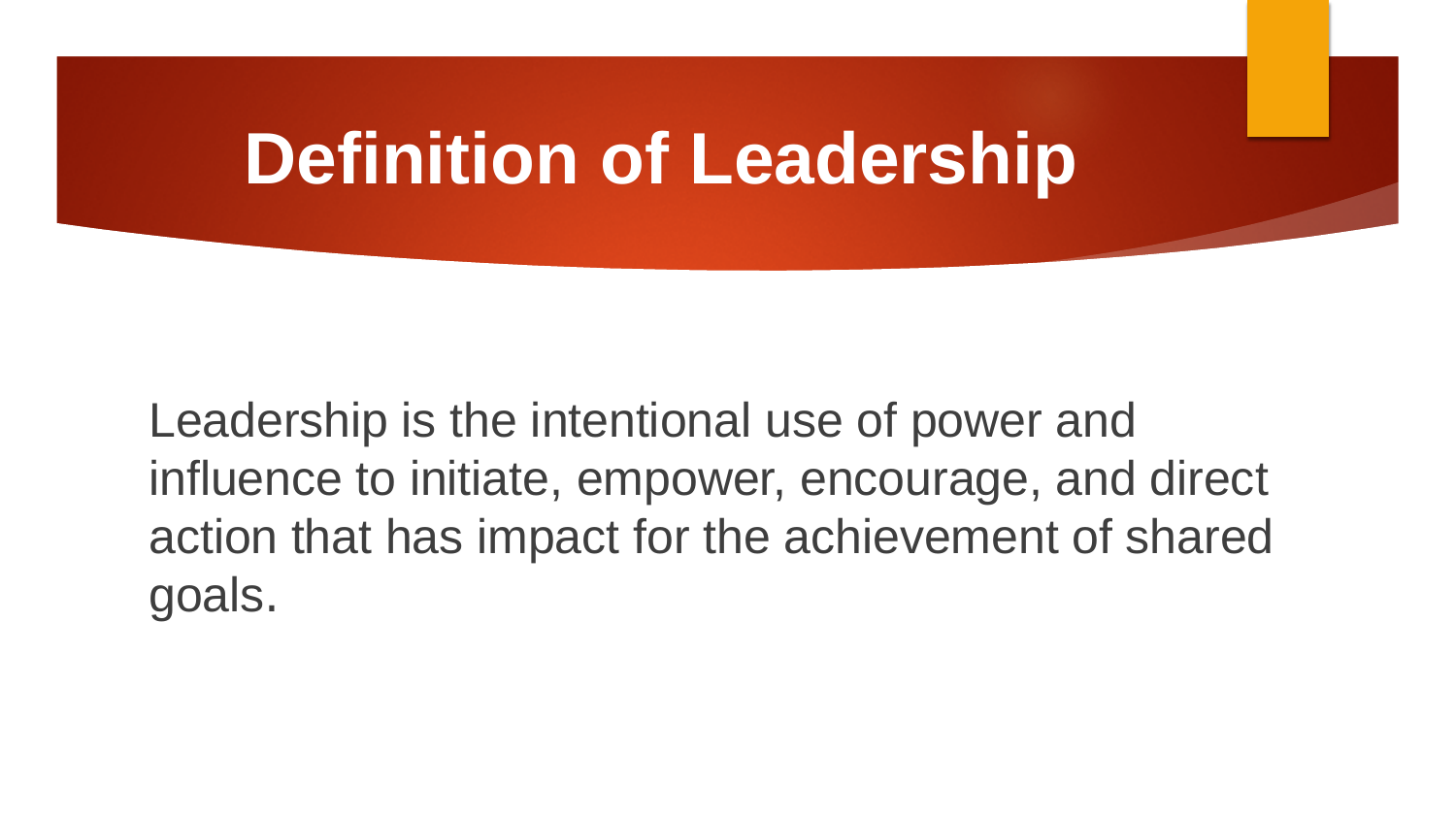# **Leadership Traits**

![](_page_10_Picture_1.jpeg)

![](_page_10_Picture_2.jpeg)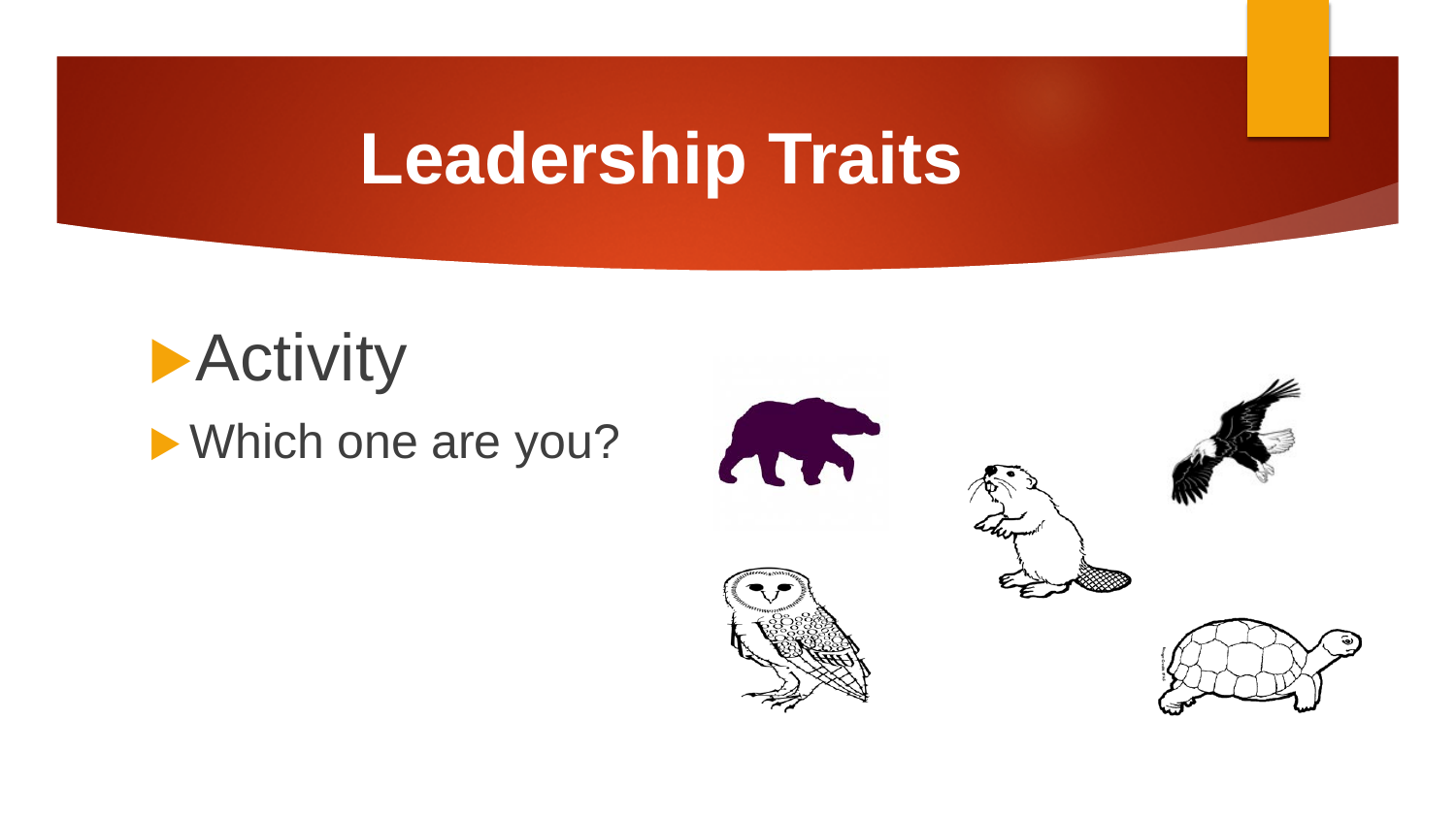## **It's not what you say-It's how you say it**

![](_page_11_Picture_1.jpeg)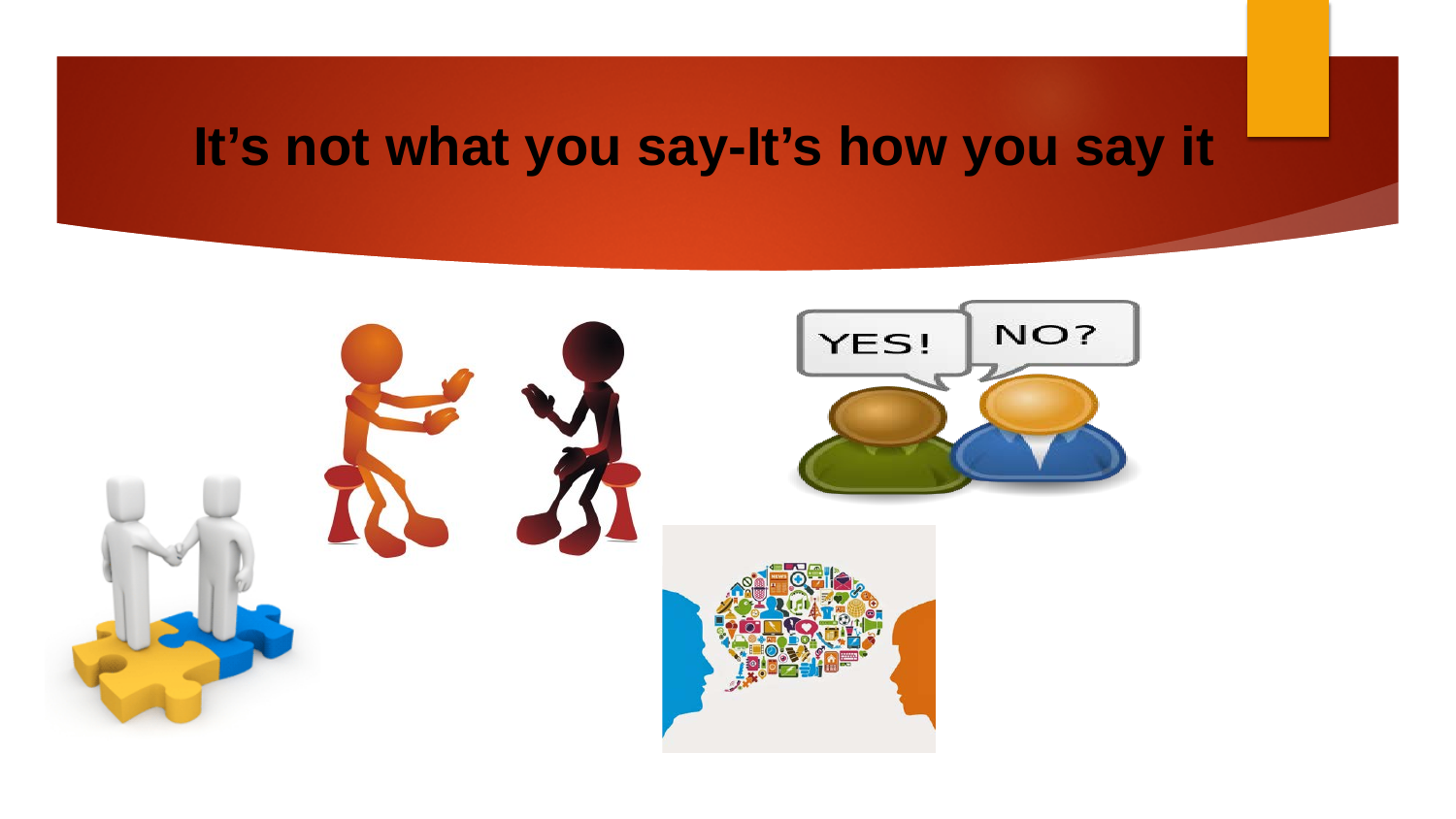*"It's a terrible thing to look over your shoulder when you are trying to lead and find no one there…"* 

### Franklin Delano Roosevelt

![](_page_12_Figure_2.jpeg)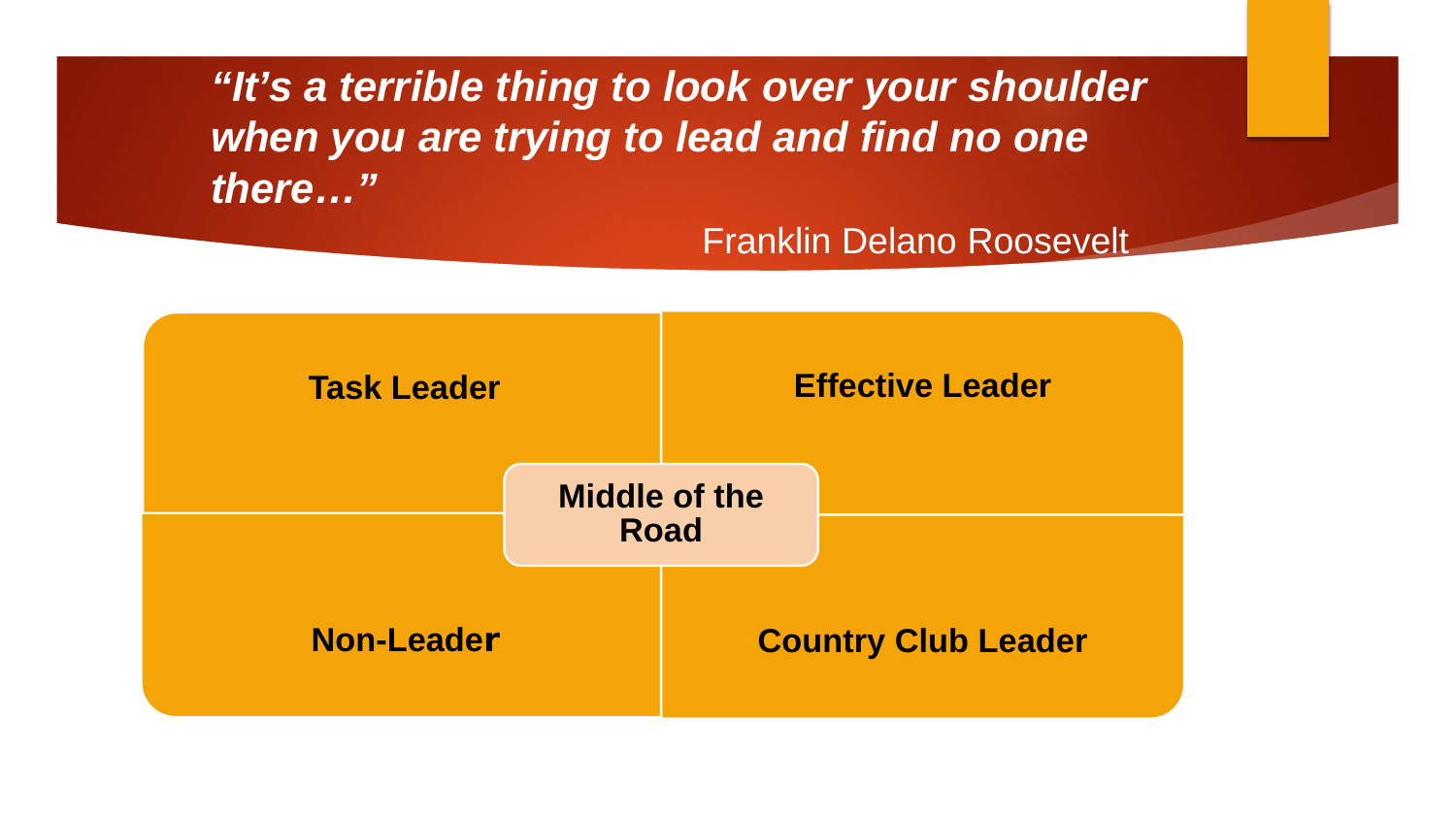### **Introverted or Extroverted Leader?**

### **Introverted Strengths**

- **Create quiet and reflective workspaces**
- ▶ Have a quiet approach-think **before speaking**
- **Skilled listener-people feel heard**
- **Comfortable with silence**
- **Extroverted Strengths**
- **Friendly, welcoming**
- **Actively engage with everyone and everything**
- **Talk things out first to learn**
- **Express what is on their mind**
- **Enjoy social events, team meetings and brainstorming**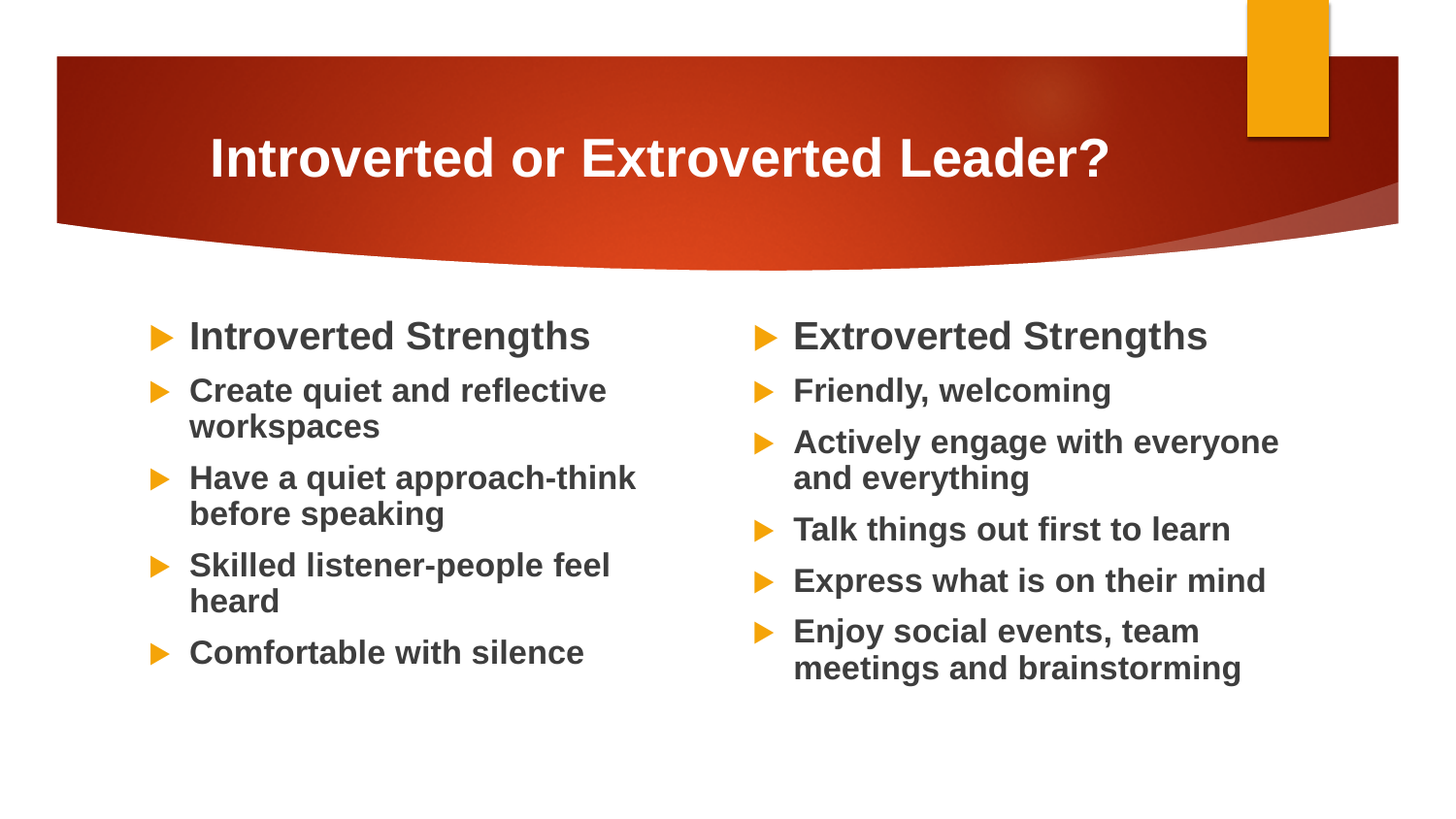### **Collaborative Leadership**

#### **Create a climate of trust**

- Model and be the first...
- Share knowledge and information
	- **Facilitate Relationships**
		- ▶ Show concern for others
		- Develop cooperative shared goals and roles
		- ▶ "Do unto others"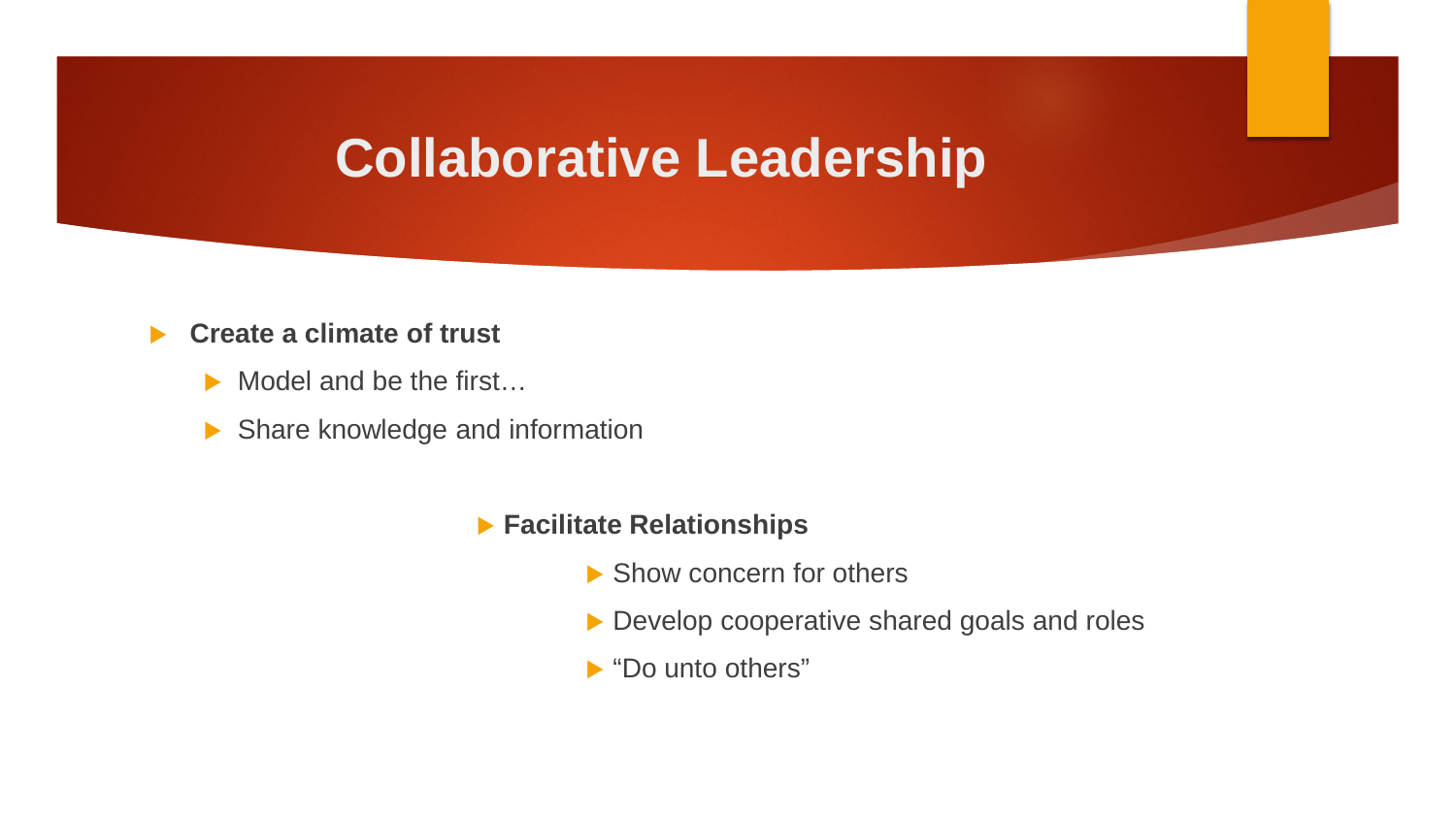### **Real Life is not a rehearsal**

#### Scenarios-**Table Top**

- 1. The director just quit and you are a teacher and just promoted to the position. How will you do to get the staff to take direction from you?
- ▶ 2. A parent is related to someone on tribal council and wants you to fire a staff member. How will you handle that?
- ▶ 3. The cook has promised to get her food handlers permit for 3 months now. How will you move forward?
- ▶ 4. A staff member is chronically late, and the former director didn't do anything about it. How will you handle it?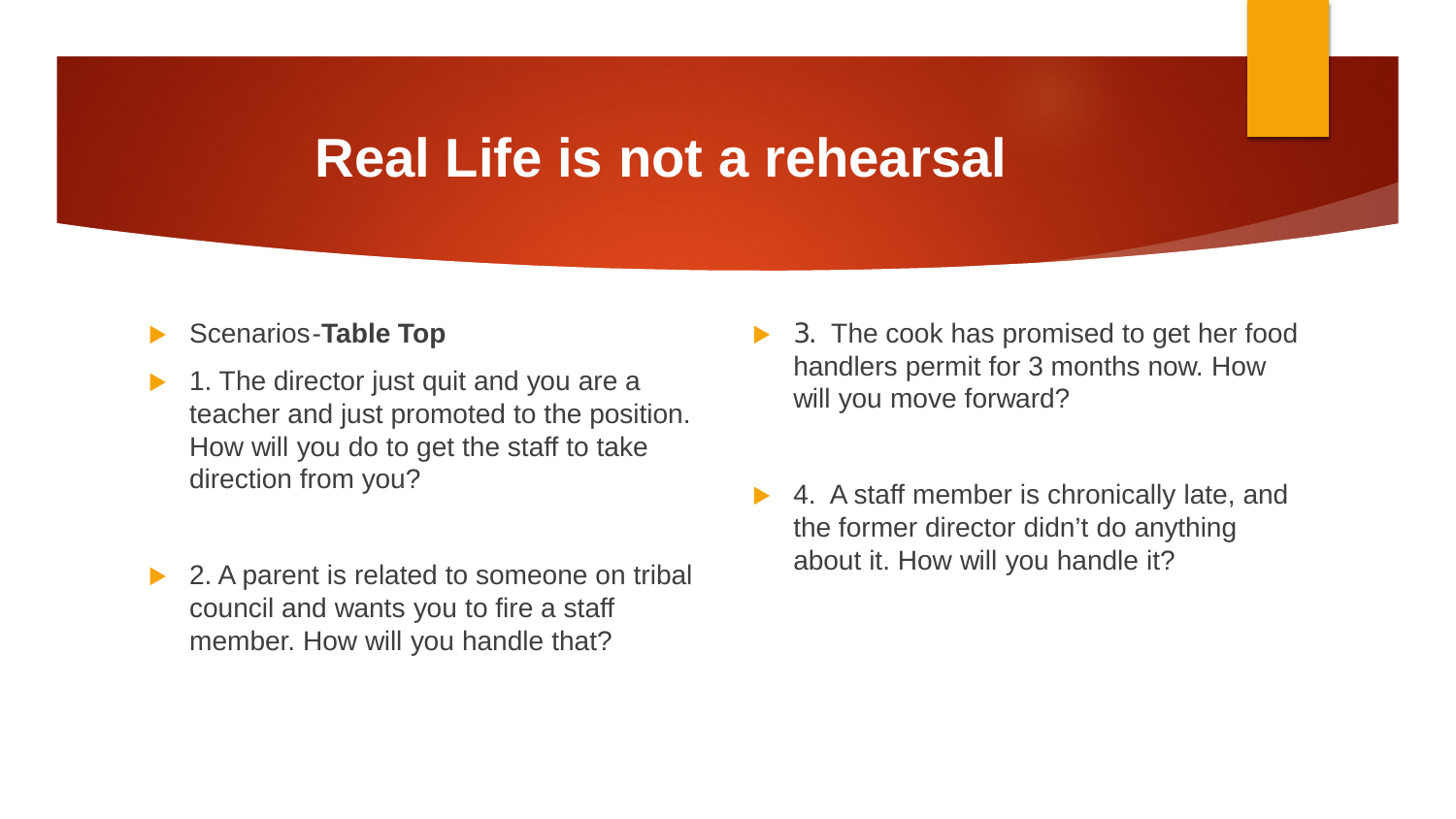### Blake and Mouton's Managerial Grid

![](_page_16_Figure_1.jpeg)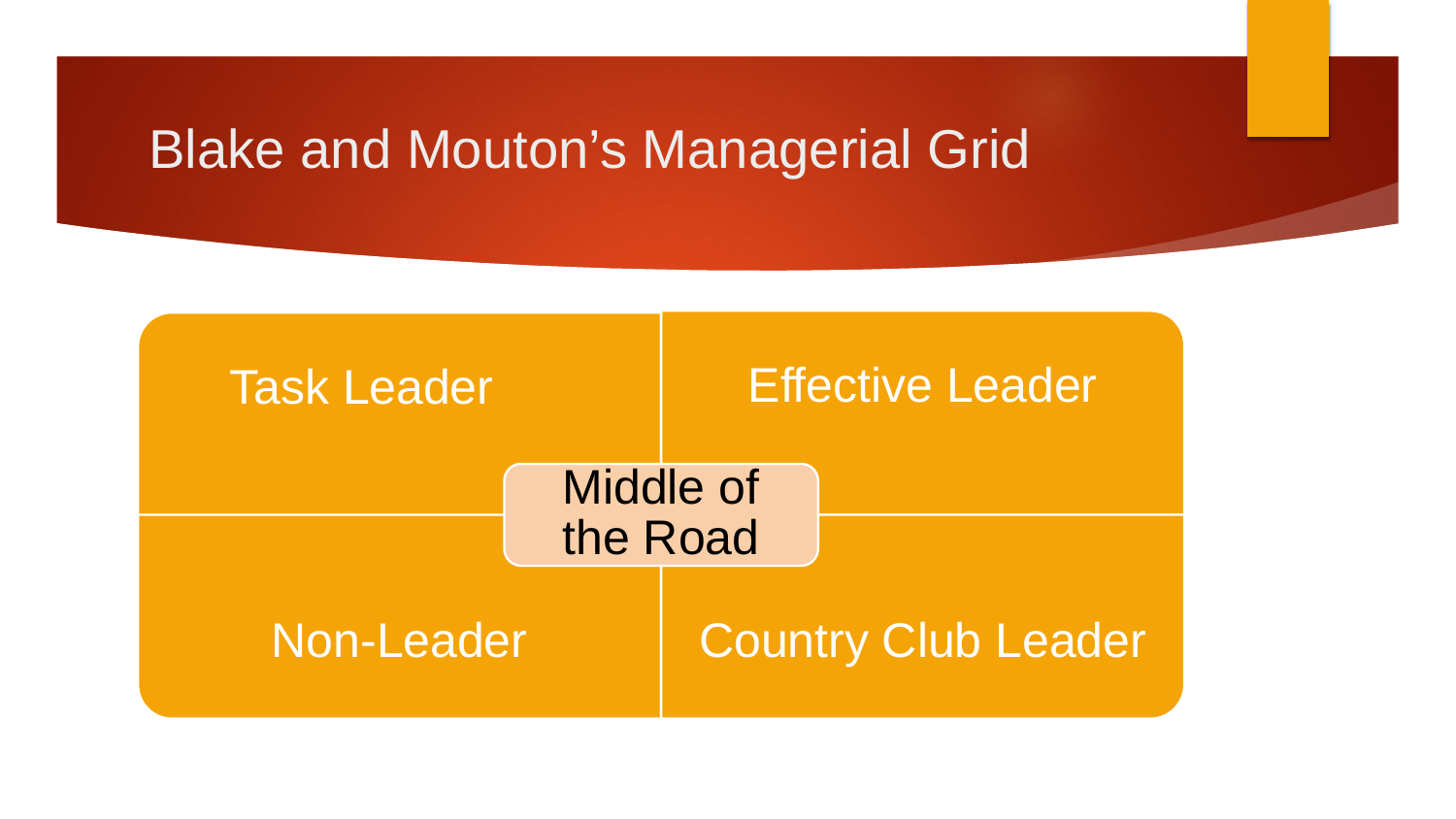## What is your Emotional Intelligence?

- **Intelligence Quotient (IQ)**
- **Measures our ability to:**
	- Combine and separate concepts
	- Judge and reason
	- Engage in abstract thoughts
- **Emotional Intelligence (EQ)**
- The ability to:
	- $\blacktriangleright$  Perceive emotions accurately
	- Appraise and express emotions
	- Access and/or generate feelings when feelings facilitate thought
	- Understand emotions and emotional knowledge
	- Regulate emotions to promote emotional and intellectual growth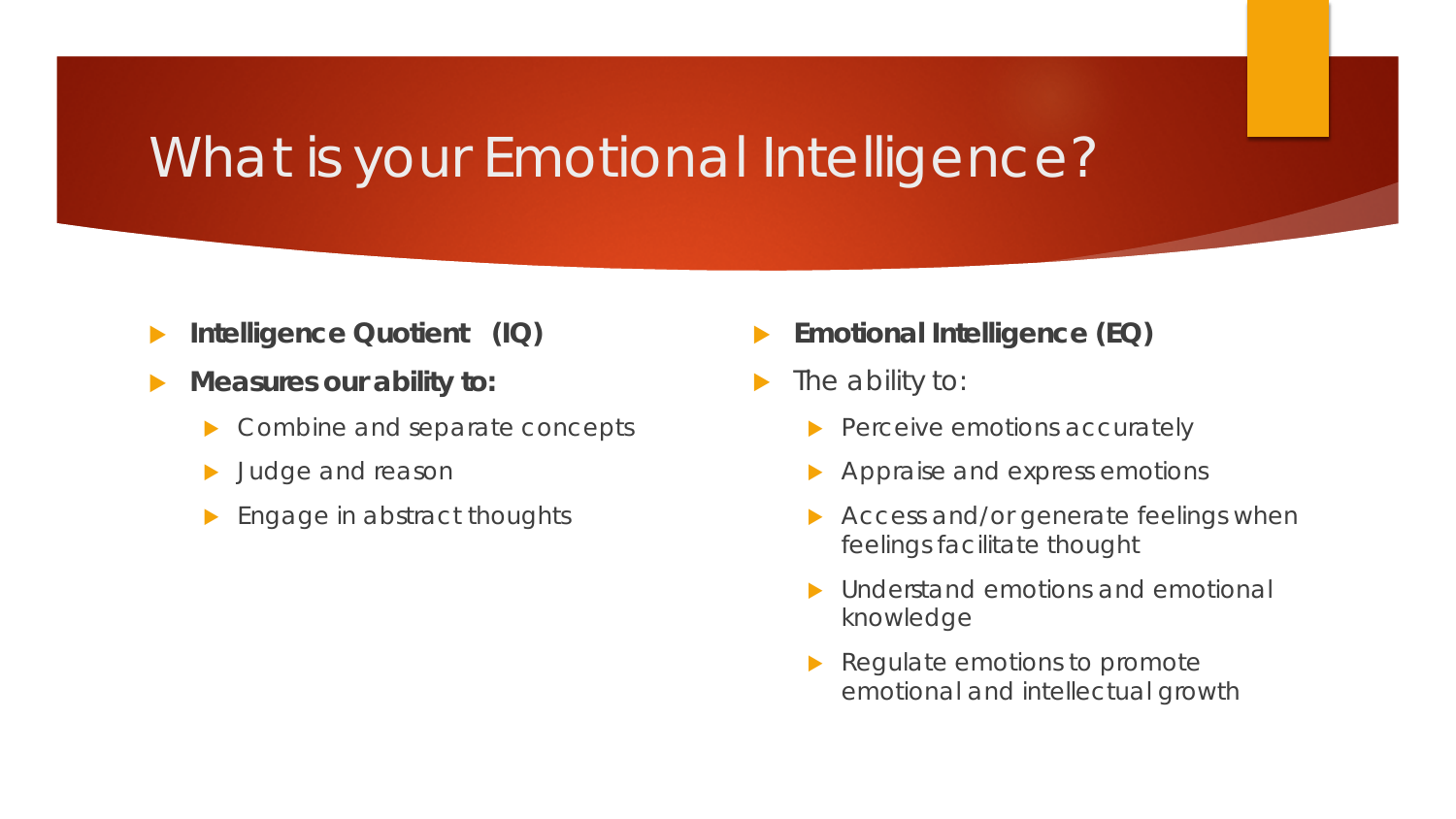### Transformational Leadership

### **Transformational Leaders** …

Attract strong feelings of identification in followers.

Send clear messages about purpose and mission that inspire and motivate others.

Cultivate intense one-on-one relationships through their empathetic listening.

Challenge followers to consider new ideas and perspectives for resolving collective challenges.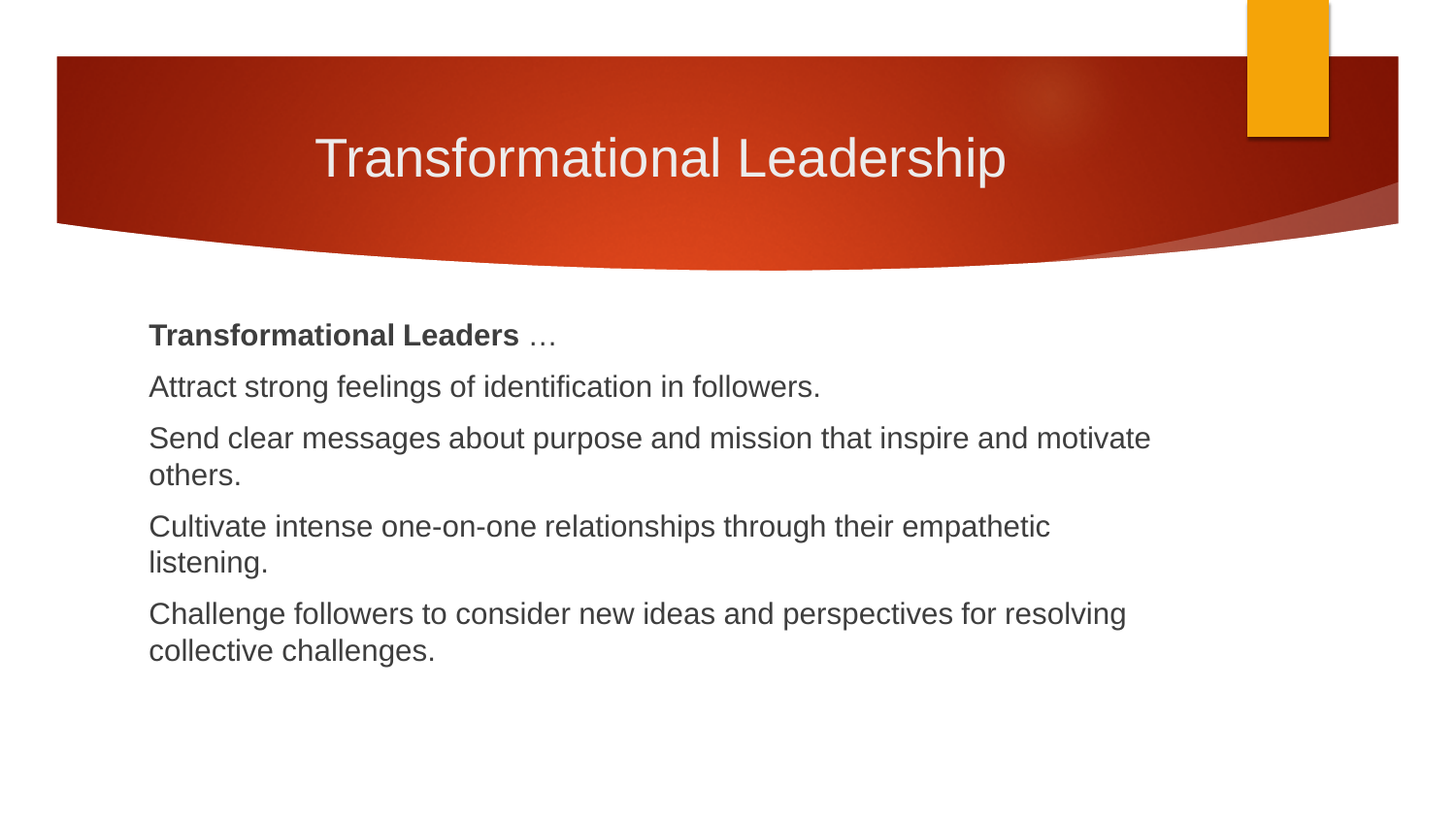### **Outcome Based Decision Making**

- ▶ 1. Ask yourself and others "Is this working?"
- ▶ 2. Look for examples and gather information or evidence.
- ▶ 3. Identify what you need to know and why.
- ▶ 4. What are you going to do to make change?
- ▶ 5. Follow up (time line)
- ▶ 6. Did we meet the outcome or goal?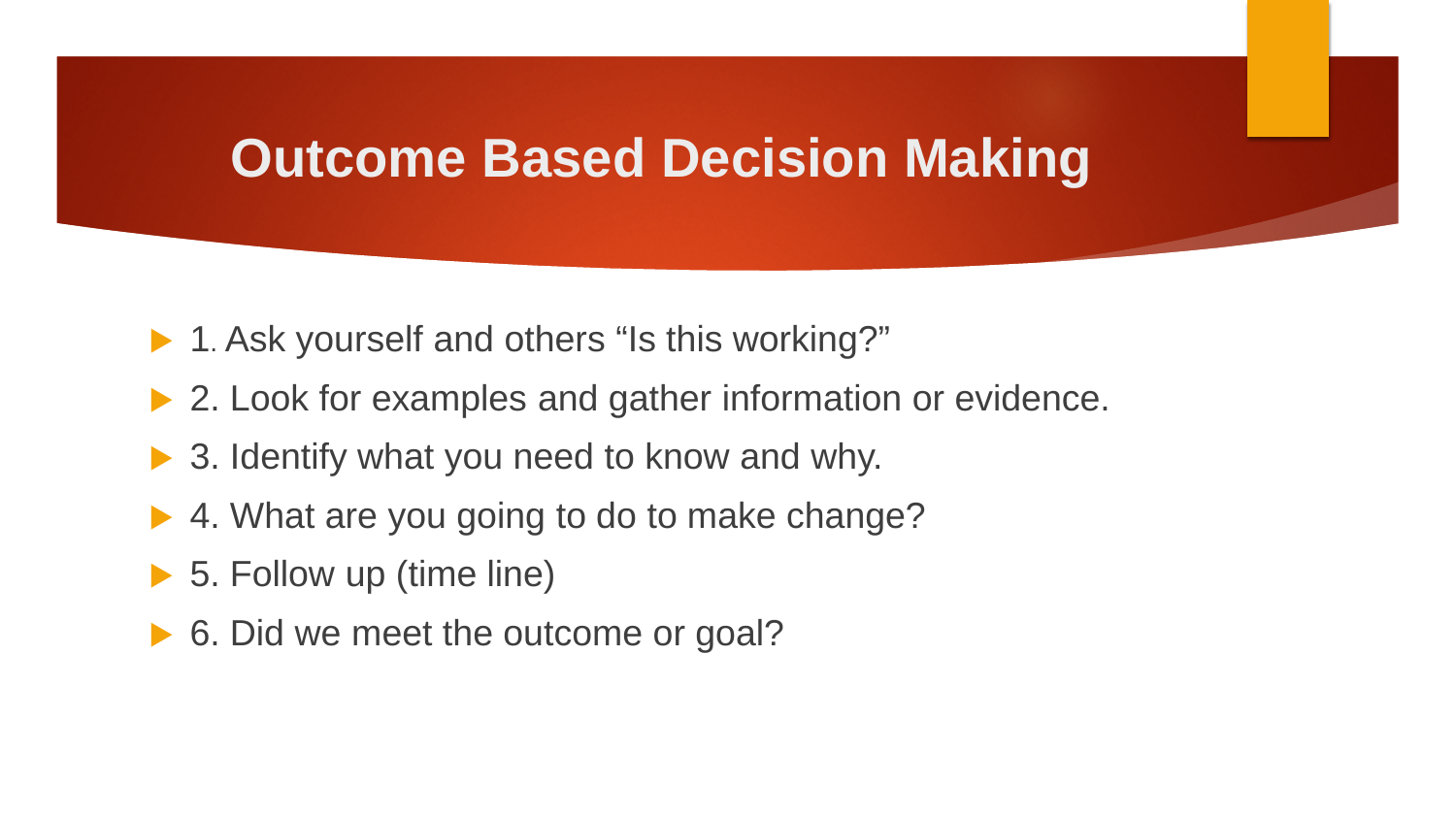### What kind of Leader do you want to be?

![](_page_20_Picture_1.jpeg)

### "I WANT TO BE REMEMBERED AS THE PERSON WHO HELPED US RESTORE FAITH IN **OURSELVES."**

### **WILMA MANKILLER**

**S** Lifehack Quotes